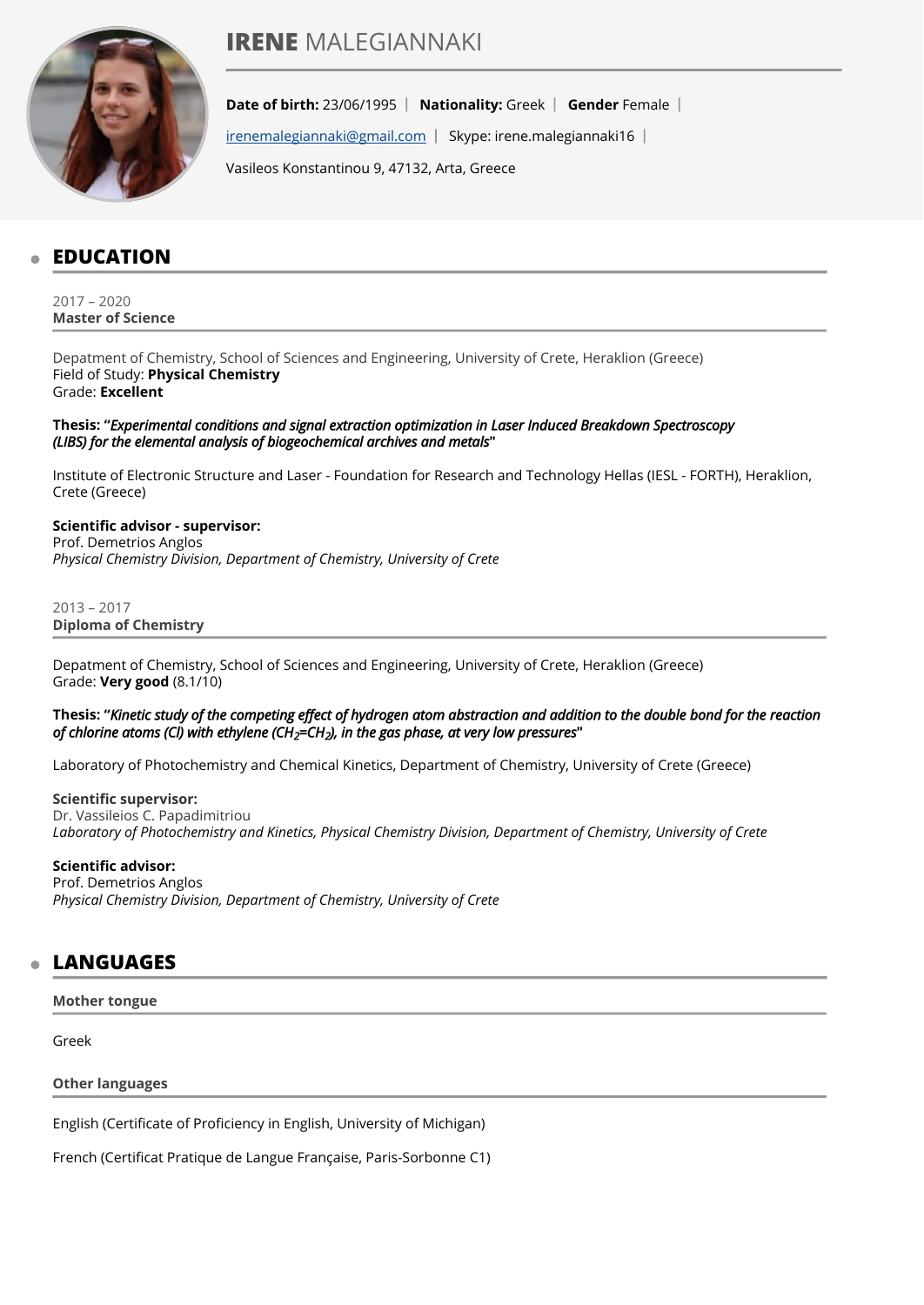# **COMPUTER AND SOFTWARE SKILLS**

#### **Operating Systems**

MS Windows (XP, Vists, 7, 8 and 10) Linux (Fedora, SUSE)

#### **Software Packages**

Microsoft office (Word, Excel, Power Point) Technical graphing design and data anlysis (OriginLab, IgorPro, ChemDraw)

#### **Programming Languages**

R Language and R Studio Fortran LabVIEW

#### **Literature Search Engines and References Management**

Google Scholar, Microsoft Academic, Mendeley, EndNote

# **RESEARCH AND LABORATORY EXPERIENCE**

#### **Laser Induced Breakdown Spectroscopy**

(LIBS, micro-LIBS elemental mapping, field-portable LIBS)

#### **Competent at extensive LIBS elemental mapping of elemental ratio of sea-shells as a temperature proxy**

#### **Advanced at LIBS technique and plasma spectroscopy setup for application in the qualitative and quantitative analysis of solid materials (sea shells, speleothems, minerals, metal surfaces)**

#### **Laser Spectroscopy**

Solid (Nd:YAG), liquid (Dye) and gas (Excimer and CO $_2$ )

State lasers ranging from UV to IR employed in a range of applications such as ablation, gas-phase photolysis, detection (Laser Induce Fluoroscence) and resonant multiphoton ionization and detection (REMPI and REMD)

#### **Absolute and Relative Rate Methods for the determination of fast reaction rate coefficients**

Techniques: i. Very-Low Pressure Reactor (~2 mTorr) coupled with Quadrupole Mass Spectrometry (absolute rate method) and ii. Thermostated Photochemical Reactor coupled with FTIR spectroscopy (relative rate method)

#### **Vacuum Technology and High Pressure and Special Gases (e.g., Toxic, inflammable) Handling**

#### **Analytical Techniques (Advanced User)**

Laser Induced Breakdown Spectroscopy Qudrupole Mass Spectrometry FT-IR Spectroscopy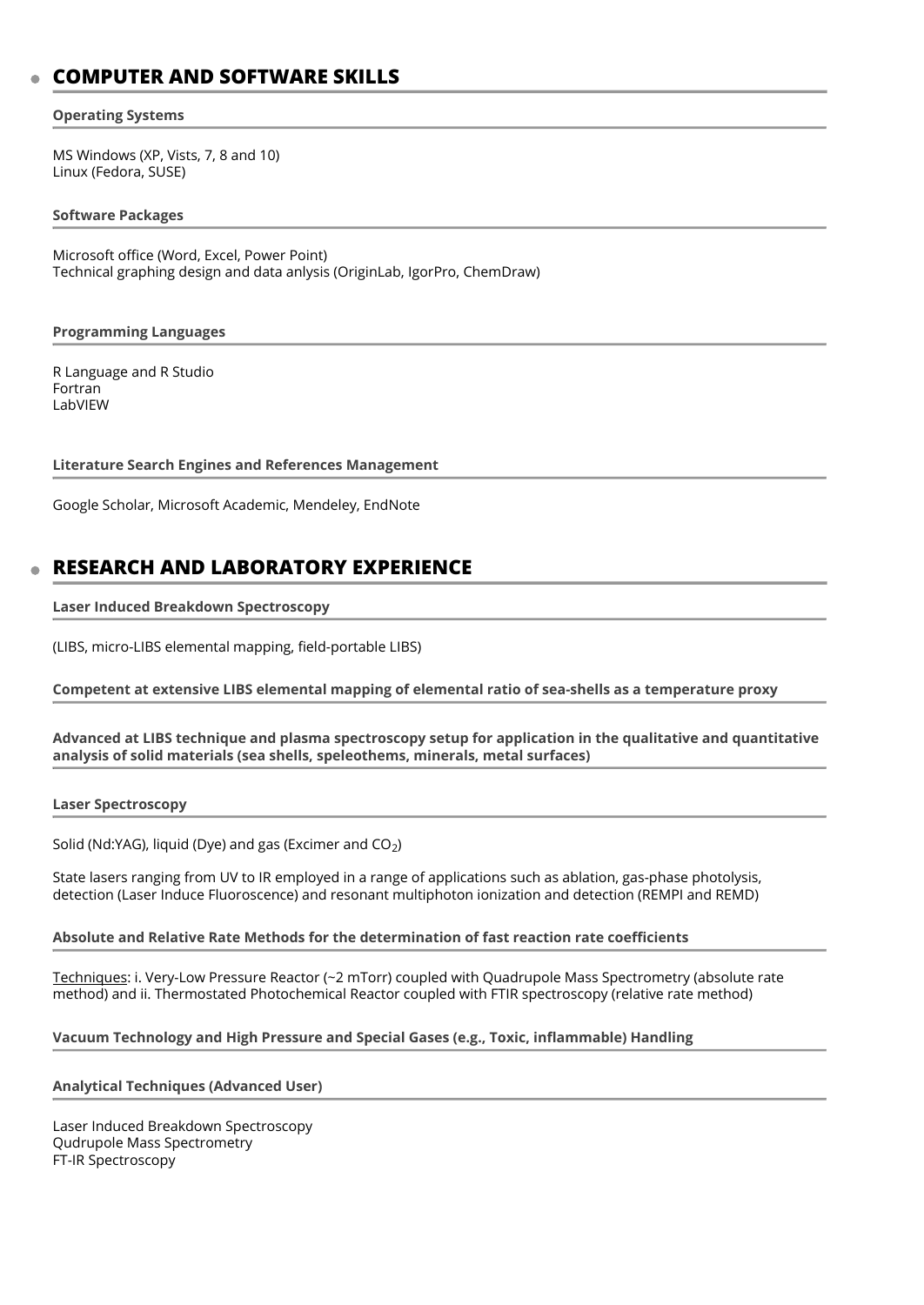(Raman Spectroscopy, Laser-Induced Fluorescence Spectroscopy, ICP-MS, GC-MS, Atomic Absorption Spectroscopy, UV-Vis Spectroscopy, Gas Liquid Chromatography)

**Instruments and Devices Automation and Experimental Data Digitization for Fast Acquisition and Statistics** 

R, Fortran, LabView

### **RESEARCH INTERESTS**

**Instrument development and automation applied in paleoclimatic studies and environmental processes** 

**Analytical plasma spectroscopy** 

Applications on enviromental processes, new designed materials, physicochemical properties of nanoparticles

**Development of spectral data analysis (high resolution 2D-elemental imaging)** 

For use on environmental processes, component analysis and physical chemistry applications

**Laser analytical techniques and instrumentation for Cultural Heritage** 

# **TEACHING EXPERIENCE**

2018 – 2019

**Physical Chemistry undergraduate Laboratory: Teaching Assistant in Spectroscopy and Kinetics experiments** 

Department of Chemistry, University of Crete Heraklion, Greece

2019 – 2020 **"Laser Induced Breakdown Spectroscopy (LIBS)" Section Laboratory Instructor as part of the course "LASER and Modern Optics"** 

Department of Physics, University of Crete Heraklion, Greece

2019

**Lab Session Workshop Instructor on LIBS for "Analysis of Archaeological Objects and Works of Art by LIBS" as part of OPTO-CH 2019 summer school** 

Intitute of Electronic Structure and Laser - Foundation for Research and Technology Hellas (IESL - FORTH) Heraklion, Greece

### **PUBLICATIONS**

**1. Book Chapter: "Open-air Laser-Induced Breakdown Spectroscopy (LIBS)"** 

2021

I. Malegiannaki, D. Anglos, "Open-air Laser-induced Breakdown Spectroscopy (LIBS)", Analytical Strategies for Cultural Heritage Materials and their Degradation, edited by J.M.Madariaga, *Royal Society of Chemistry*, **2021**, 1, 45-74 (**[https://](https://doi.org/10.1039/9781788015974-00045) [doi.org/10.1039/9781788015974-00045](https://doi.org/10.1039/9781788015974-00045)**)